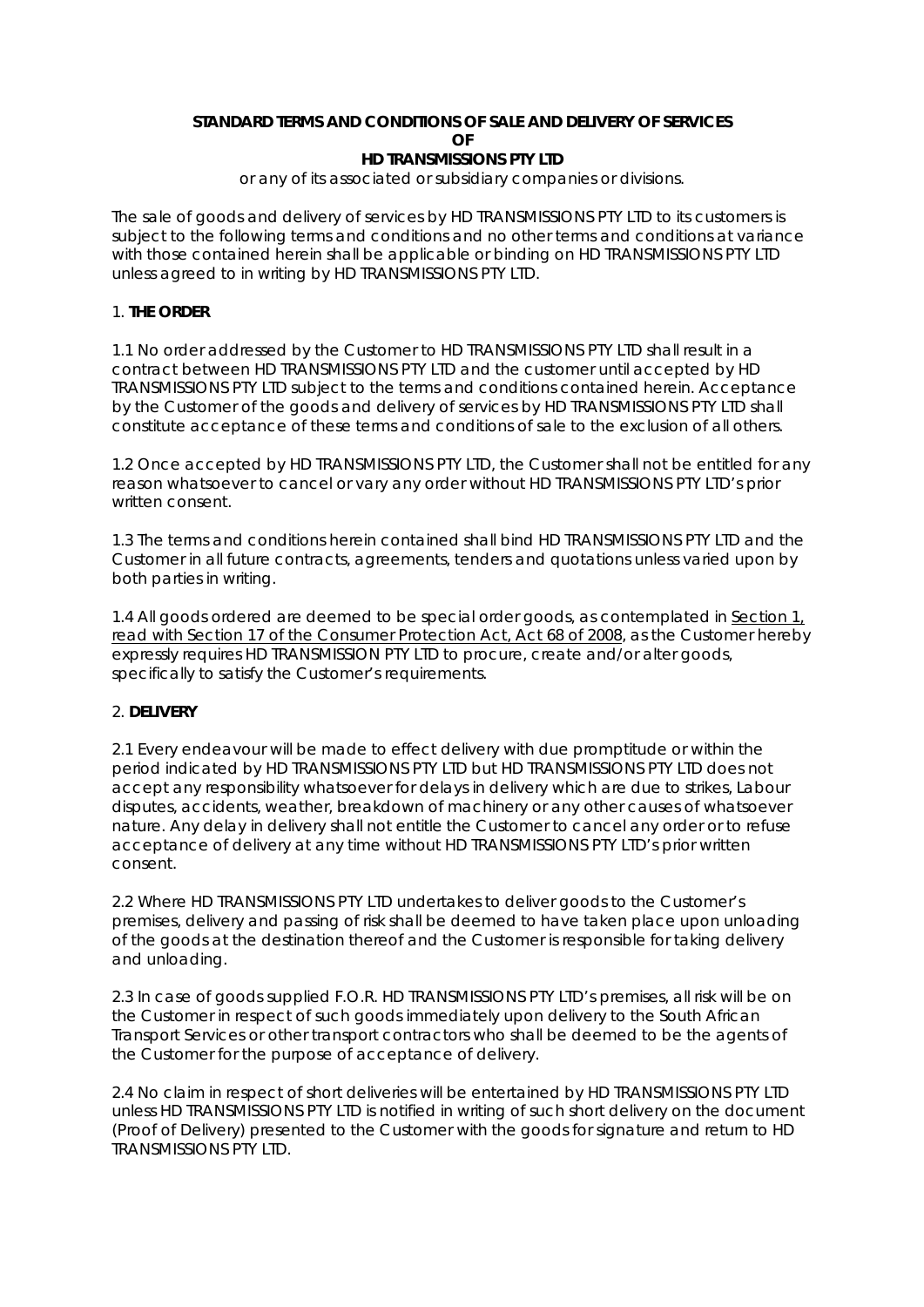# 3. **PAYMENT**

3.1 Unless otherwise agreed, payment in full without deductions or set-off in respect of goods sold and services rendered shall be due and payable within 30 (thirty) days of the date of invoice.

3.2 In the event that the Customer fails and/or refuses to settle the outstanding invoice within 30 (thirty) days from date of invoice, HD TRANSMISSIONS PTY LTD reserves the right to levy compound interest, calculated at 2% per month, on the outstanding monies due and owing to the latter.

3.3 HD TRANSMISSIONS PTY LTD reserves the right at any time to refuse delivery should HD TRANSMISSIONS PTY LTD not be able to obtain satisfactory guarantees for the due and prompt payment to it of all monies which may become due.

3.4 Upon failure to comply with the conditions of payment, HD TRANSMISSIONS PTY LTD reserves the right to suspend further deliveries and/or services or to require cash payment prior to delivery or rendering of services or to cancel the sale agreement.

3.5 A certificate under the hand of any manager of HD TRANSMISSIONS PTY LTD as to their existence and the amount of the debtor's indebtedness to HD TRANSMISSIONS PTY LTD at any time as to the fact that such amount is due and payable, the amount of interest accrued thereon and as to any other fact, matter or thing related to the debtor's indebtedness to the Seller shall be prima facie evidence of the contents and correctness thereof and of the amount of the Customer's indebtedness for the purpose of provisional sentence or summary judgment or any other proceedings against the Customer in any competent court and shall be valid as a liquid document for such purposes. It shall not be necessary to prove the appointment of the person signing such certificate and such certificate shall be binding on the Customer and shall be deemed to be sufficient particularly for the purpose of any action or other proceeding instituted by HD TRANSMISSIONS PTY LTD against the Customer.

3.6 No relaxation or indulgence granted to the Customer by HD TRANSMISSIONS PTY LTD at any time shall be deemed to be a waiver of any of HD TRANSMISSIONS PTY LTD's rights in terms thereof and such relaxation or indulgence shall not be deemed an ovation of any of the terms and conditions set out herein, or create any estoppels against HD TRANSMISSIONS PTY LTD.

3.7 In the event of HD TRANSMISSIONS PTY LTD instructing attorneys in regard to any breach by the Customer of these conditions of sale or to collect from the Customer any amount owing to HD TRANSMISSIONS PTY LTD, the *Customer agrees to pay all costs on the scale as between attorney and own client, including collection commission and tracing agent's fees.*

# 4. **OWNERSHIP**

4.1 Risk in the goods shall pass on delivery, but ownership of all goods sold remains vested in HD TRANSMISSIONS PTY LTD until all monies owing to it shall have been paid in full. All such goods whether affixed to immovable property or to other goods shall be deemed to remain movable property and severable without injury to such immovable property or other goods. HD TRANSMISSIONS PTY LTD reserves the right to inform the end user or the owner of the property in which any goods are installed of its claim to ownership.

# 5. **THE CUSTOMER**

5.1 Agrees and acknowledges that in the event of:

5.1.1 the Customer breaching any condition contained in these conditions;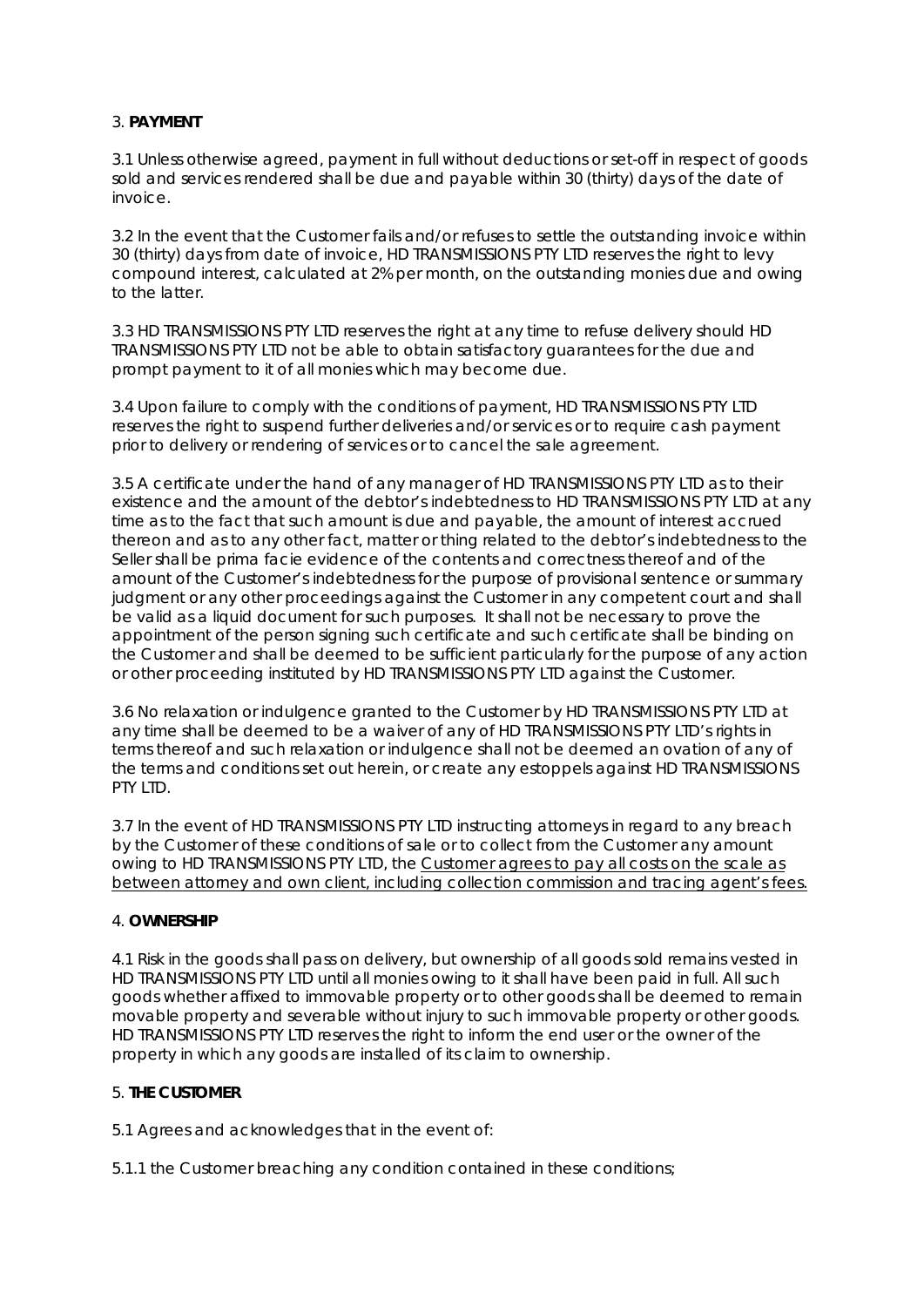5.1.2 the Customer failing to pay any amount due and payable on due date;

5.1.3 the Customer suffering any civil judgment to be taken or entered against it;

5.1.4 the Customer causing a notice of surrender of its estate to be published in terms of the *Insolvency Act 24 of 1936 as amended*;

## 5.1.5 the Customer dying;

5.1.6 the Customer being placed under an order of provisional or final winding up, or provisional or final judicial management, as the case may be then and in that event HD TRANSMISSIONS PTY LTD shall without detracting from any other remedies which may be available to it, be entitled to summarily cancel the agreement without notice to the Customer and to rely on the provisions of clause 4 hereof and to repossess those goods sold and delivered by HD TRANSMISSIONS PTY LTD to the Customer, or to claim specific performance of all of the Customer's obligations whether or not such obligations would otherwise then have fallen due to performance, in either event without prejudice to HD TRANSMISSIONS PTY LTD'S right to claim damages.

5.2 The Customer hereby expressly waives all right to claim prescription under the relevant provisions of the *Prescription Act 68, 1969 as amended* from time to time.

## 6. **HD TRANSMISSIONS PTY LTD's LIABILITY**

6.1 HD TRANSMISSIONS PTY LTD undertakes that goods supplied and services rendered will conform to specifications and/or requirements specifically agreed to in writing.

6.2 In the event of the goods supplied or services not being in accordance with specifications HD TRANSMISSIONS PTY LTD's liability shall be limited to the replacement of such goods only. HD TRANSMISSIONS PTY LTD will not be liable for any consequential loss whatsoever.

6.3 Should any cause whatsoever beyond the control of HD TRANSMISSIONS PTY LTD prevent the performance of any of its obligations HD TRANSMISSIONS PTY LTD at its option shall be entitled to cancel or suspend performance of its obligations hereunder without being liable for any loss or damage, consequential or otherwise, resulting from such cancellation or suspension.

6.4 In the event of the Customer incorrectly or inadvertently fixing HD TRANSMISSIONS PTY LTD's products the replacement warranty in clause 6.2 shall fall away. The onus shall be on the Customer to obtain from HD TRANSMISSIONS PTY LTD fixing or fitting instruction manuals or literature should the Customer be in any doubt with regard thereto.

# 7. **JURISDICTION**

7.1 The Customer consents to the jurisdiction of the Magistrate's Court in terms of *Section 45 of the Magistrate's Court Act No. 32 of 1944 (as amended) having jurisdiction under section 28 of the said Act*, notwithstanding that the claim by HD TRANSMISSIONS PTY LTD exceeds the normal jurisdiction of the Magistrate's Court as to amount. HD TRANSMISSIONS PTY LTD shall in its discretion be entitled to proceed against the Customer in any other court of competent jurisdiction, notwithstanding the a foregoing.

7.2 The Customer agrees that in the event of any dispute arising between the parties HD TRANSMISSIONS PTY LTD shall, at its sole discretion have the right, but not compelled, to refer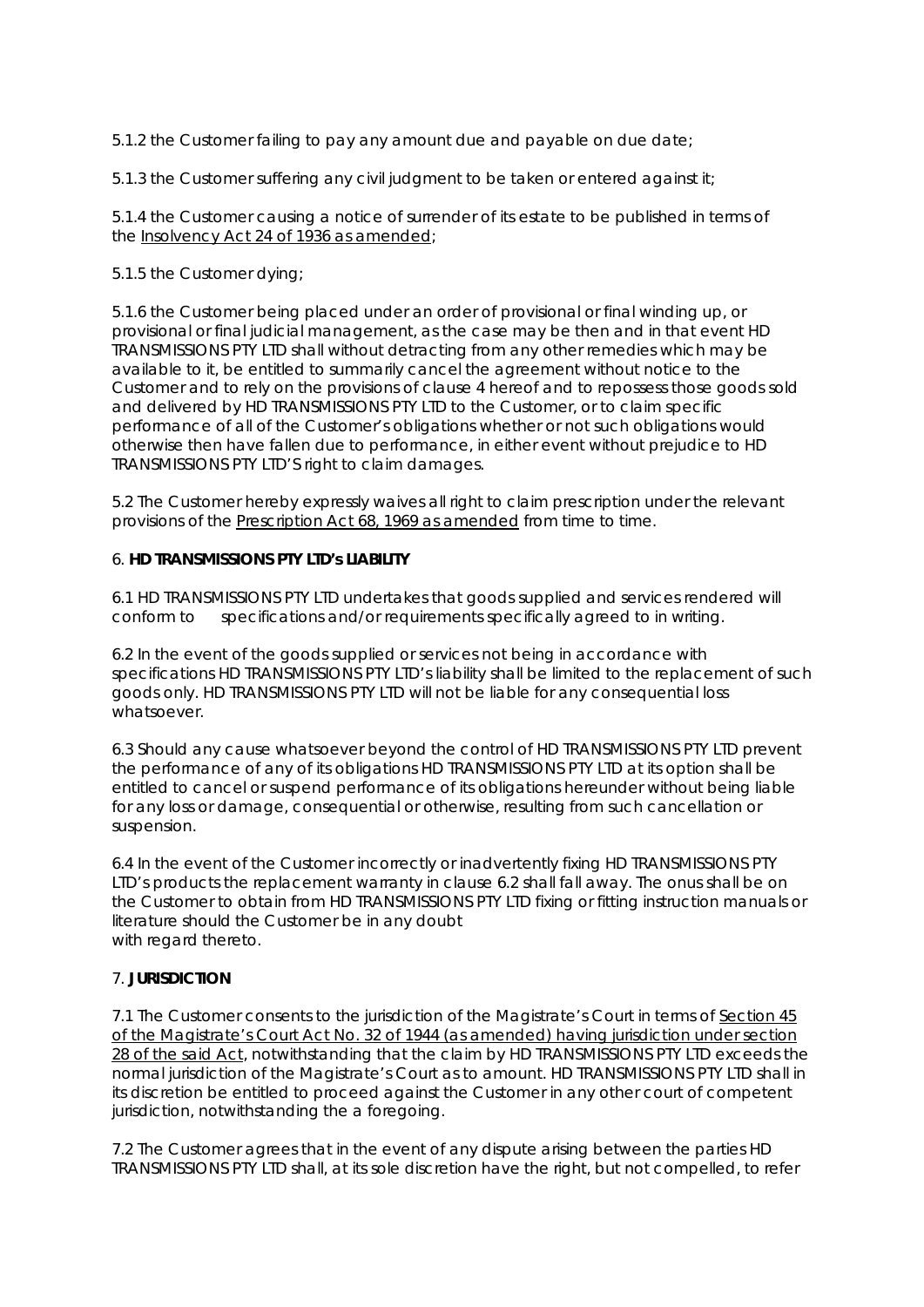such dispute to a mediator for immediate resolution of such dispute. The mediator shall have the widest possible powers to mediate between the parties, to dispense with any or all of the rules of court for the purpose of such proceedings and to make such award against any or both parties as he in his sole discretion may deem fit and the mediator's award shall be final and binding on the parties and not be subject to appeal or review save in the event of dishonesty or gross negligence on the part of the mediator. Such mediator procedure shall immediately suspend and replace any proceedings in court arising from essentially the same cause of action. The mediator shall be appointed by the Chairman or President as appointed from time to time of ADRASA or its successors in title.

## 8. **DOMICILIUM**

The Customer hereby chooses as its domicilium citandi et executandi for all purposes in connection with or arisingout of its contract with HD TRANSMISSIONS PTY LTD, at the address as stated on the attached form marked as"Credit Application Form".

## 9. **GENERAL**

9.1 The conditions of sale and any contract arising out of it is governed by the laws of the Republic of South Africa.

9.2 HD TRANSMISSIONS PTY LTD cannot be held responsible for goods ordered telephonically or otherwise and not confirmed by an official order.

9.3 The Customer understands that credit facilities may be revised or withdrawn by HD TRANSMISSIONS PTY LTD without notice and in HD TRANSMISSIONS PTY LTD's absolute discretion.

9.4 All illustrations, descriptive matter, drawings, catalogues, advertisements, pamphlets and the like accompanying any quotations or in the Customer's hands before or after the Customer places an order, are supplied in good faith for general information only and do not form part of the contract.

#### 10. **STORAGE AND STORAGE COSTS**

10.1 In the event that the repairs that have been effected to the Customer's goods and/or vehicle are completed and HD Transmissions (Pty) Ltd delivered its invoice to the Customer and the goods and/or vehicle of the Customer remain on HD Transmission (Pty) Ltd's premises for a period longer than 7 days after delivery of invoice, the Customer shall be liable for payment of storage costs as follows:

10.1.1) Storage of engine/gearbox - R150 per day;

10.1.2) Storage of motor vehicle (1 to 3 tons) - R250 per day;

10.1.3) Storage of motor vehicle (4 tons and above) - R500 per day.

## 10.2 **The storage costs shall be payable in full before the Customer's goods/vehicle is removed from HD Transmissions (Pty) Ltd's premises.**

10.3 All goods and/or vehicles brought onto the premises of HD Transmissions (Pty) Ltd are done so at the risk of the Customer and HD Transmissions (Pty) Ltd accepts no liability for the payment of any damage and/or loss and/or theft to any goods or vehicle of the Customer on its premises. The Customer hereby waives any claim in this regard against HD Transmissions (Pty) Ltd and indemnifies HD Transmissions (Pty) Ltd and holds it harmless against any claim by a third party, howsoever arising, in respect of damage, theft or loss to any goods and/or vehicle brought onto the premises or in the possession of HD Transmissions (Pty) Ltd.